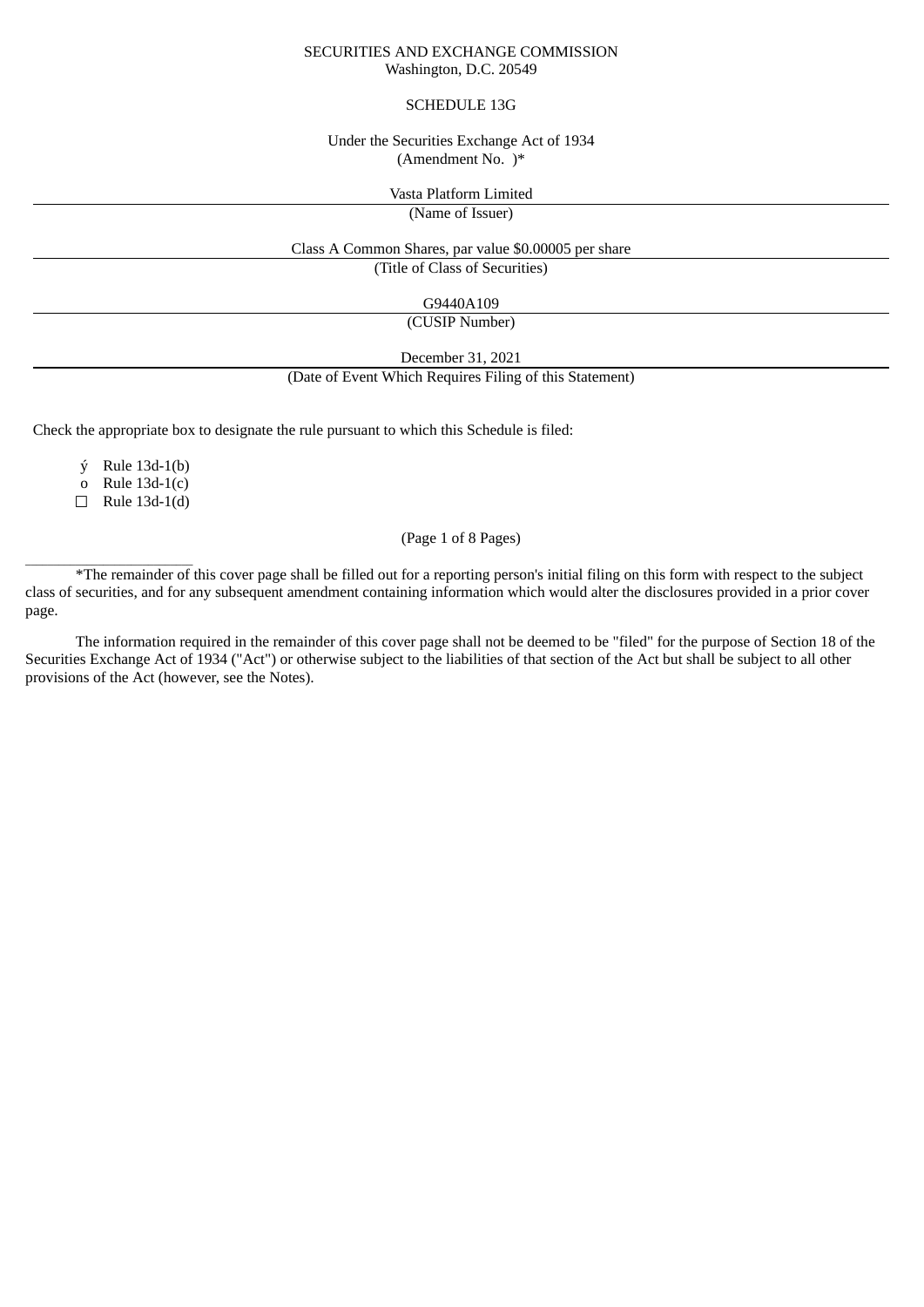|                                                                                                                                | NAME OF REPORTING PERSON<br>Ronit Capital LLP                             |                                              |                   |
|--------------------------------------------------------------------------------------------------------------------------------|---------------------------------------------------------------------------|----------------------------------------------|-------------------|
| $\overline{2}$                                                                                                                 | CHECK THE APPROPRIATE BOX IF A MEMBER OF A GROUP                          |                                              | (a) $\Box$<br>(b) |
| 3                                                                                                                              | SEC USE ONLY                                                              |                                              |                   |
| 4                                                                                                                              | CITIZENSHIP OR PLACE OF ORGANIZATION<br><b>England and Wales</b>          |                                              |                   |
| <b>NUMBER OF</b><br><b>SHARES</b><br><b>BENEFICIALLY</b><br><b>OWNED BY</b><br><b>EACH</b><br><b>REPORTING</b><br>PERSON WITH: | 5                                                                         | <b>SOLE VOTING POWER</b><br>0                |                   |
|                                                                                                                                | 6                                                                         | <b>SHARED VOTING POWER</b><br>1,272,471      |                   |
|                                                                                                                                | 7                                                                         | SOLE DISPOSITIVE POWER<br>0                  |                   |
|                                                                                                                                | 8                                                                         | <b>SHARED DISPOSITIVE POWER</b><br>1,272,471 |                   |
| 9                                                                                                                              | AGGREGATE AMOUNT BENEFICIALLY OWNED BY EACH REPORTING PERSON<br>1,272,471 |                                              |                   |
| 10                                                                                                                             | CHECK BOX IF THE AGGREGATE AMOUNT IN ROW (9) EXCLUDES CERTAIN SHARES      |                                              |                   |
| 11                                                                                                                             | PERCENT OF CLASS REPRESENTED BY AMOUNT IN ROW (9)<br>6.7%                 |                                              |                   |
| 12                                                                                                                             | TYPE OF REPORTING PERSON<br>PN, FI                                        |                                              |                   |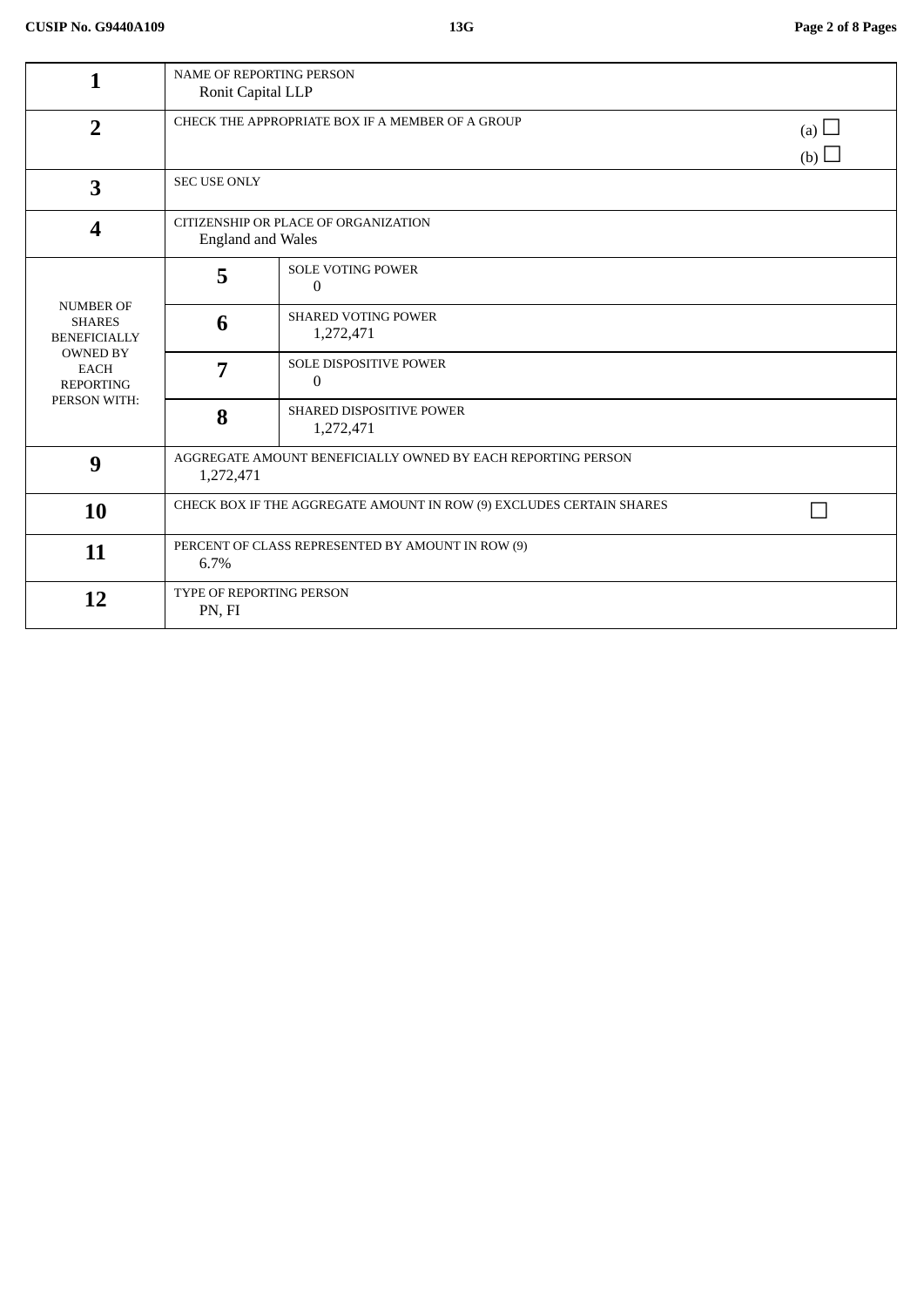| 1                                                                                                                              | <b>NAME OF REPORTING PERSON</b><br>Edward Misrahi                         |                                                 |                   |
|--------------------------------------------------------------------------------------------------------------------------------|---------------------------------------------------------------------------|-------------------------------------------------|-------------------|
| $\overline{2}$                                                                                                                 | CHECK THE APPROPRIATE BOX IF A MEMBER OF A GROUP                          |                                                 | (a) $\Box$<br>(b) |
| 3                                                                                                                              | <b>SEC USE ONLY</b>                                                       |                                                 |                   |
| 4                                                                                                                              | CITIZENSHIP OR PLACE OF ORGANIZATION<br>Italy                             |                                                 |                   |
| <b>NUMBER OF</b><br><b>SHARES</b><br><b>BENEFICIALLY</b><br><b>OWNED BY</b><br><b>EACH</b><br><b>REPORTING</b><br>PERSON WITH: | 5                                                                         | <b>SOLE VOTING POWER</b><br>$\Omega$            |                   |
|                                                                                                                                | 6                                                                         | <b>SHARED VOTING POWER</b><br>1,272,471         |                   |
|                                                                                                                                | 7                                                                         | <b>SOLE DISPOSITIVE POWER</b><br>$\overline{0}$ |                   |
|                                                                                                                                | 8                                                                         | <b>SHARED DISPOSITIVE POWER</b><br>1,272,471    |                   |
| 9                                                                                                                              | AGGREGATE AMOUNT BENEFICIALLY OWNED BY EACH REPORTING PERSON<br>1,272,471 |                                                 |                   |
| <b>10</b>                                                                                                                      | CHECK BOX IF THE AGGREGATE AMOUNT IN ROW (9) EXCLUDES CERTAIN SHARES      |                                                 |                   |
| 11                                                                                                                             | PERCENT OF CLASS REPRESENTED BY AMOUNT IN ROW (9)<br>6.7%                 |                                                 |                   |
| 12                                                                                                                             | TYPE OF REPORTING PERSON<br>IN, HC                                        |                                                 |                   |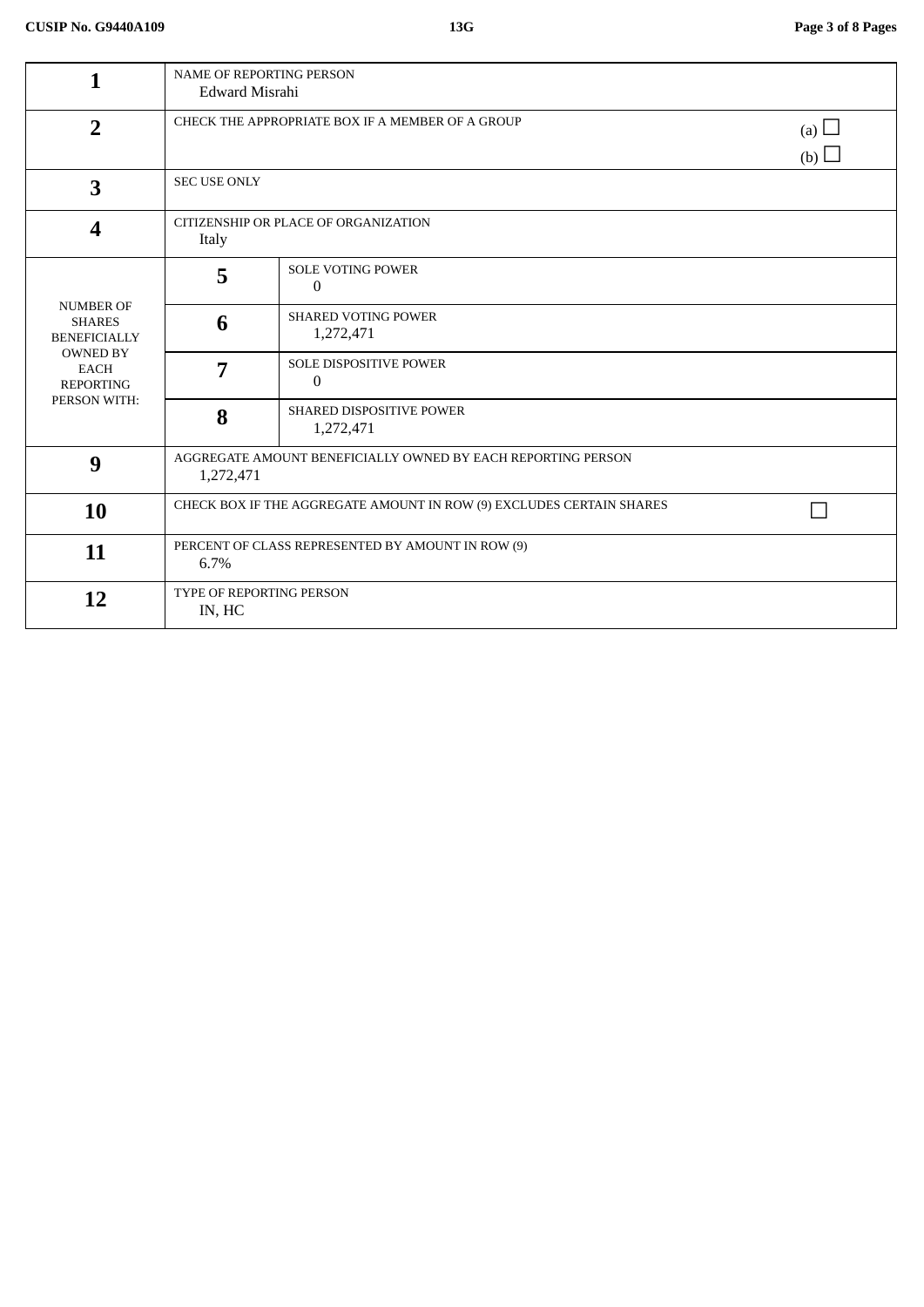# **Item 1(a). NAME OF ISSUER:**

The name of the issuer is Vasta Platform Limited, a Cayman Islands exempted company (the "Company").

# **Item 1(b). ADDRESS OF ISSUER'S PRINCIPAL EXECUTIVE OFFICES:**

The Company's principal executive offices are located at Av. Paulista, 901, 5th Floor, Bela Vista, São Paulo – SP, 01310- 100, Brazil.

# **Item 2(a). NAME OF PERSON FILING:**

This statement is filed by:

- (i) Ronit Capital LLP (the "Investment Manager"), a limited liability partnership incorporated under the laws of England and Wales, with respect to the Class A Common Shares (as defined in Item 2(d)) directly held by certain funds and accounts to which it serves as the investment manager (the "Ronit Funds"); and
- (ii) Mr. Edward Misrahi ("Mr. Misrahi"), a founding partner and the Chief Investment Officer of the Investment Manager, with respect to the Class A Common Shares held by the Ronit Funds.

The foregoing persons are hereinafter sometimes collectively referred to as the "Reporting Persons."

The filing of this statement should not be construed as an admission that any of the Reporting Persons is, for the purposes of Section 13 of the Act, the beneficial owner of the Class A Common Shares reported herein.

# **Item 2(b). ADDRESS OF PRINCIPAL BUSINESS OFFICE OR, IF NONE, RESIDENCE:**

The address of the business office of each of the Reporting Persons is 20 North Audley Street, 5<sup>th</sup> Floor, London W1K 6WE, United Kingdom.

#### **Item 2(c). CITIZENSHIP:**

The Investment Manager is a limited liability partnership incorporated under the laws of England and Wales. Mr. Misrahi is an Italian citizen.

# **Item 2(d). TITLE OF CLASS OF SECURITIES:**

Class A Common Shares, par value \$0.00005 per share (the "Class A Common Shares").

#### **Item 2(e). CUSIP NUMBER:**

G9440A109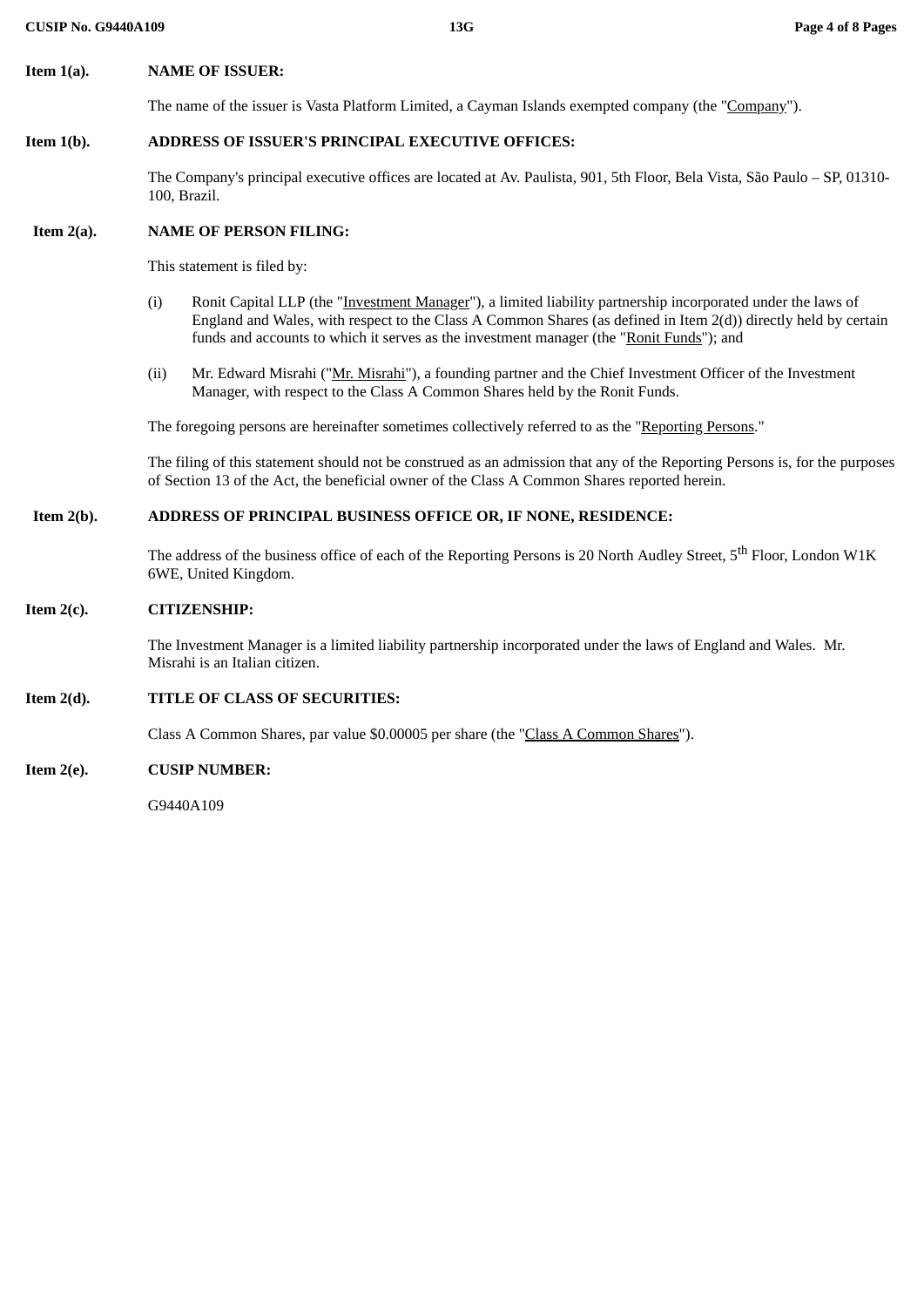# **Item 3. IF THIS STATEMENT IS FILED PURSUANT TO RULES 13d-1(b) OR 13d-2(b) OR (c), CHECK WHETHER THE PERSON FILING IS A:** (a)  $\Box$  Broker or dealer registered under Section 15 of the Act (15 U.S.C. 780); (b)  $\Box$  Bank as defined in Section 3(a)(6) of the Act (15 U.S.C. 78c); (c)  $\Box$  Insurance company as defined in Section 3(a)(19) of the Act (15 U.S.C. 78c); (d) ☐ Investment company registered under Section 8 of the Investment Company Act of 1940 (15 U.S.C. 80a-8); (e)  $\Box$  Investment adviser in accordance with Rule 13d-1(b)(1)(ii)(E); (f)  $□$  Employee benefit plan or endowment fund in accordance with Rule  $13d-1(b)(1)(ii)(F);$ (g) ý Parent holding company or control person in accordance with Rule 13d-1(b)(1)(ii)(G); (h) ☐ Savings association as defined in Section 3(b) of the Federal Deposit Insurance Act (12 U.S.C. 1813); (i)  $\Box$  Church plan that is excluded from the definition of an investment company under Section 3(c)(14) of the Investment Company Act (15 U.S.C. 80a-3); (i)  $\dot{y}$  Non-U.S. institution in accordance with Rule 13d-1(b)(1)(ii)(J);

(k)  $\Box$  Group, in accordance with Rule 13d-1(b)(1)(ii)(K).

If filing as a non-U.S. institution in accordance with Rule 13d-1(b)(1)(ii)(J), please specify the type of institution: Ronit Capital LLP is an investment manager, authorized and regulated by the Financial Conduct Authority in the United Kingdom which is comparable to the regulatory scheme applicable to the investment advisers covered by Item 3(e) above.

# **Item 4. OWNERSHIP**

The information required by Items  $4(a) - (c)$  is set forth in Rows  $(5) - (11)$  of the cover page for each Reporting Person hereto and is incorporated herein by reference for each such Reporting Person.

The percentages used herein are calculated based upon 18,912,624 Class A Common Shares outstanding as of June 29, 2021, as reported in Exhibit 99.1 attached to the Company's Report of Foreign Private Issuer on Form 6-K filed with the Securities and Exchange Commission on July 2, 2021.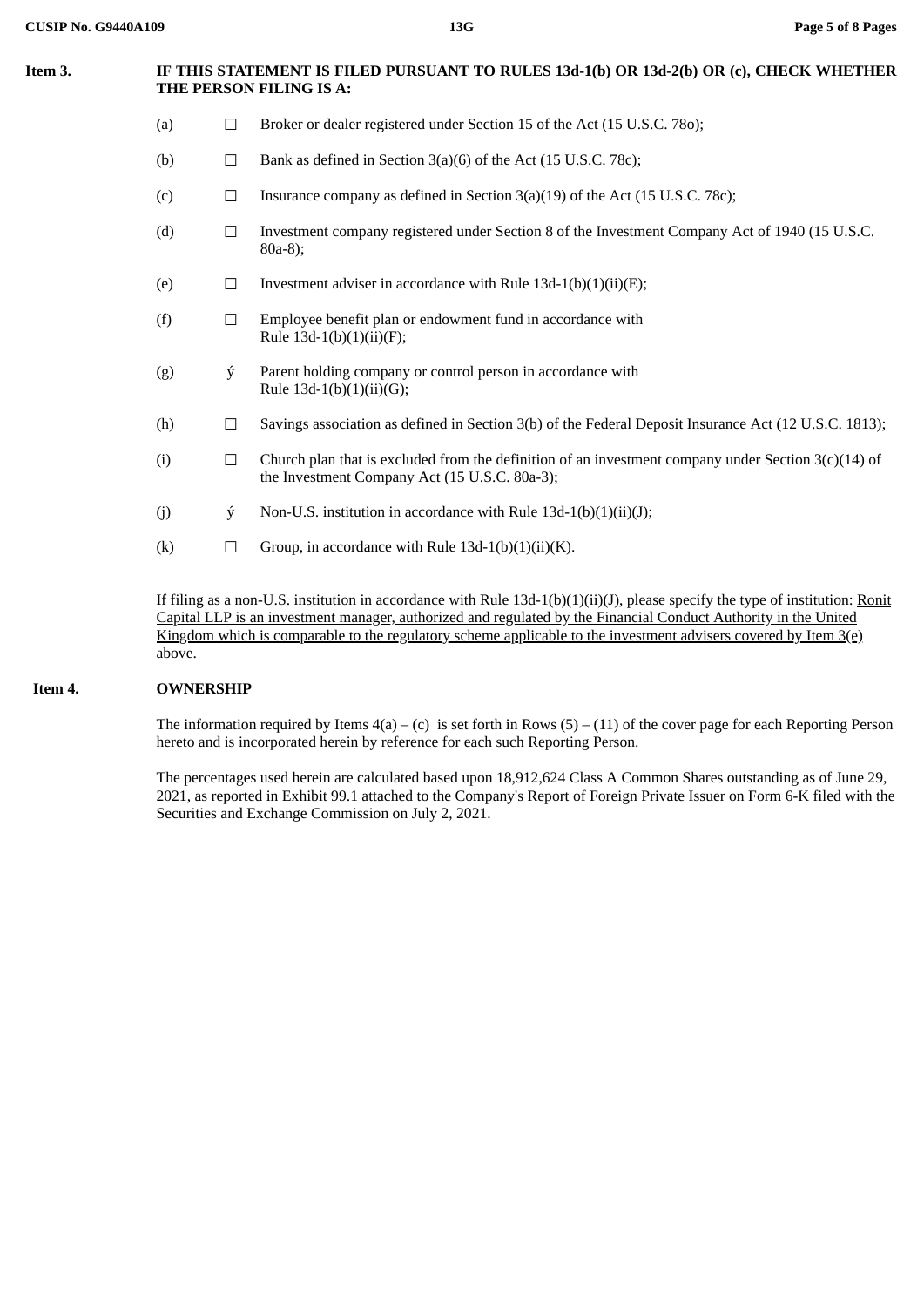| Item 5.  | <b>OWNERSHIP OF FIVE PERCENT OR LESS OF A CLASS.</b>                                                                                                                                                                                                                                                                                                                             |  |  |
|----------|----------------------------------------------------------------------------------------------------------------------------------------------------------------------------------------------------------------------------------------------------------------------------------------------------------------------------------------------------------------------------------|--|--|
|          | Not applicable.                                                                                                                                                                                                                                                                                                                                                                  |  |  |
| Item 6.  | <b>OWNERSHIP OF MORE THAN FIVE PERCENT ON BEHALF OF ANOTHER PERSON.</b>                                                                                                                                                                                                                                                                                                          |  |  |
|          | See Item 2.                                                                                                                                                                                                                                                                                                                                                                      |  |  |
| Item 7.  | <b>IDENTIFICATION AND CLASSIFICATION OF THE SUBSIDIARY WHICH ACQUIRED THE SECURITY</b><br>BEING REPORTED ON BY THE PARENT HOLDING COMPANY.                                                                                                                                                                                                                                       |  |  |
|          | Not applicable.                                                                                                                                                                                                                                                                                                                                                                  |  |  |
| Item 8.  | <b>IDENTIFICATION AND CLASSIFICATION OF MEMBERS OF THE GROUP.</b>                                                                                                                                                                                                                                                                                                                |  |  |
|          | Not applicable.                                                                                                                                                                                                                                                                                                                                                                  |  |  |
| Item 9.  | <b>NOTICE OF DISSOLUTION OF GROUP.</b>                                                                                                                                                                                                                                                                                                                                           |  |  |
|          | Not applicable.                                                                                                                                                                                                                                                                                                                                                                  |  |  |
| Item 10. | <b>CERTIFICATION.</b>                                                                                                                                                                                                                                                                                                                                                            |  |  |
|          | Each of the Reporting Persons hereby makes the following certification:                                                                                                                                                                                                                                                                                                          |  |  |
|          | By signing below each Reporting Person certifies that, to the best of its or his knowledge and belief, (i) the securities<br>referred to above were acquired and are held in the ordinary course of business and were not acquired and are not held<br>for the purpose of or with the effect of changing or influencing the control of the issuer of the securities and were not |  |  |

Commission staff, upon request, information that would otherwise be disclosed in a Schedule 13D.

acquired and are not held in connection with or as a participant in any transaction having that purpose or effect and (ii) the foreign regulatory scheme applicable to Ronit Capital LLP is substantially comparable to the regulatory scheme applicable to the functionally equivalent U.S. institutions. The Reporting Persons also undertake to furnish to the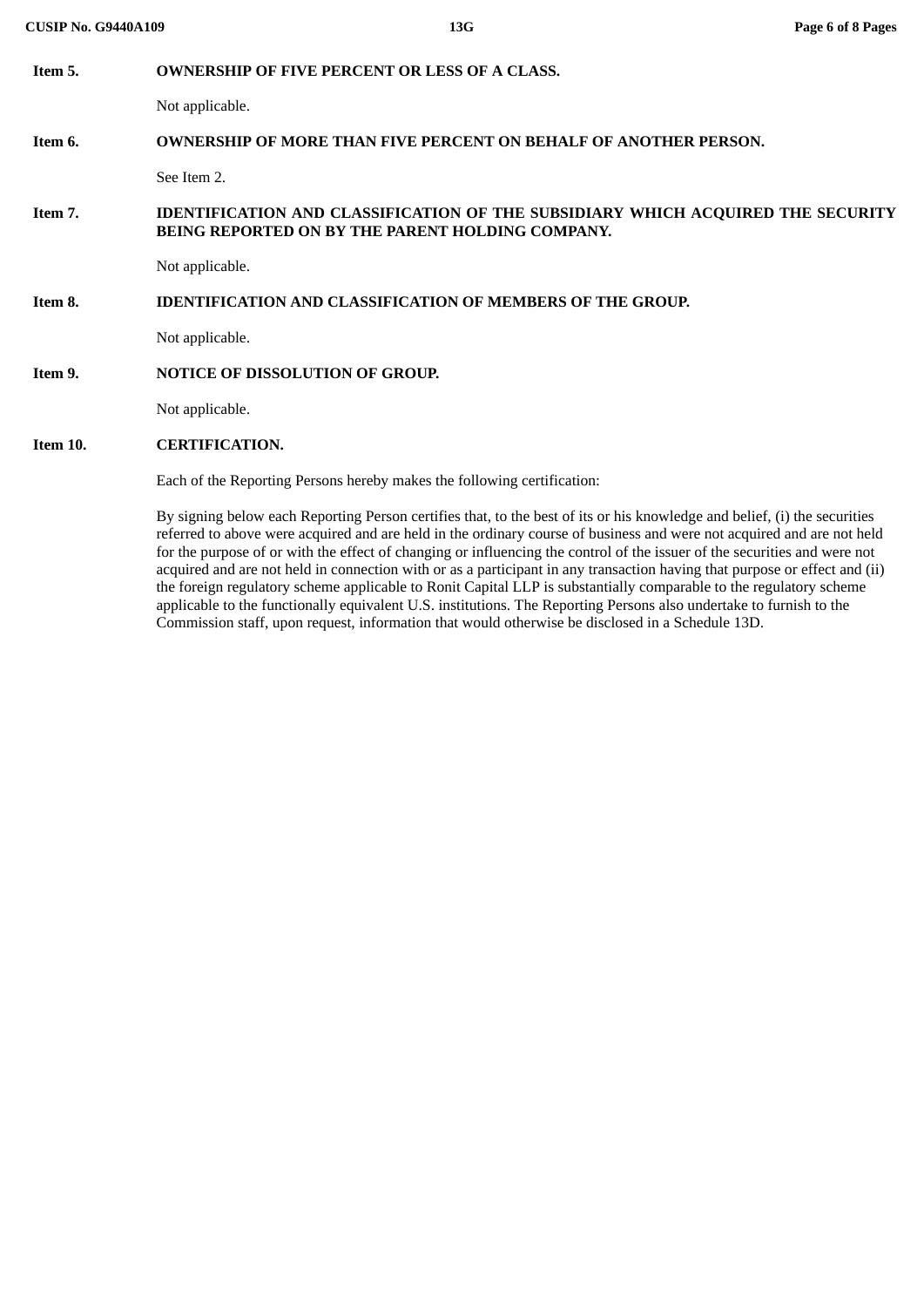#### **SIGNATURES**

After reasonable inquiry and to the best of its or his knowledge and belief, each of the undersigned certifies that the information set forth in this statement is true, complete and correct.

DATE: January 31, 2022

**RONIT CAPITAL LLP**

By: /s/ Andrew Whiting Name: Andrew Whiting Title: Chief Operating Officer

/s/ Edward Misrahi **EDWARD MISRAHI**